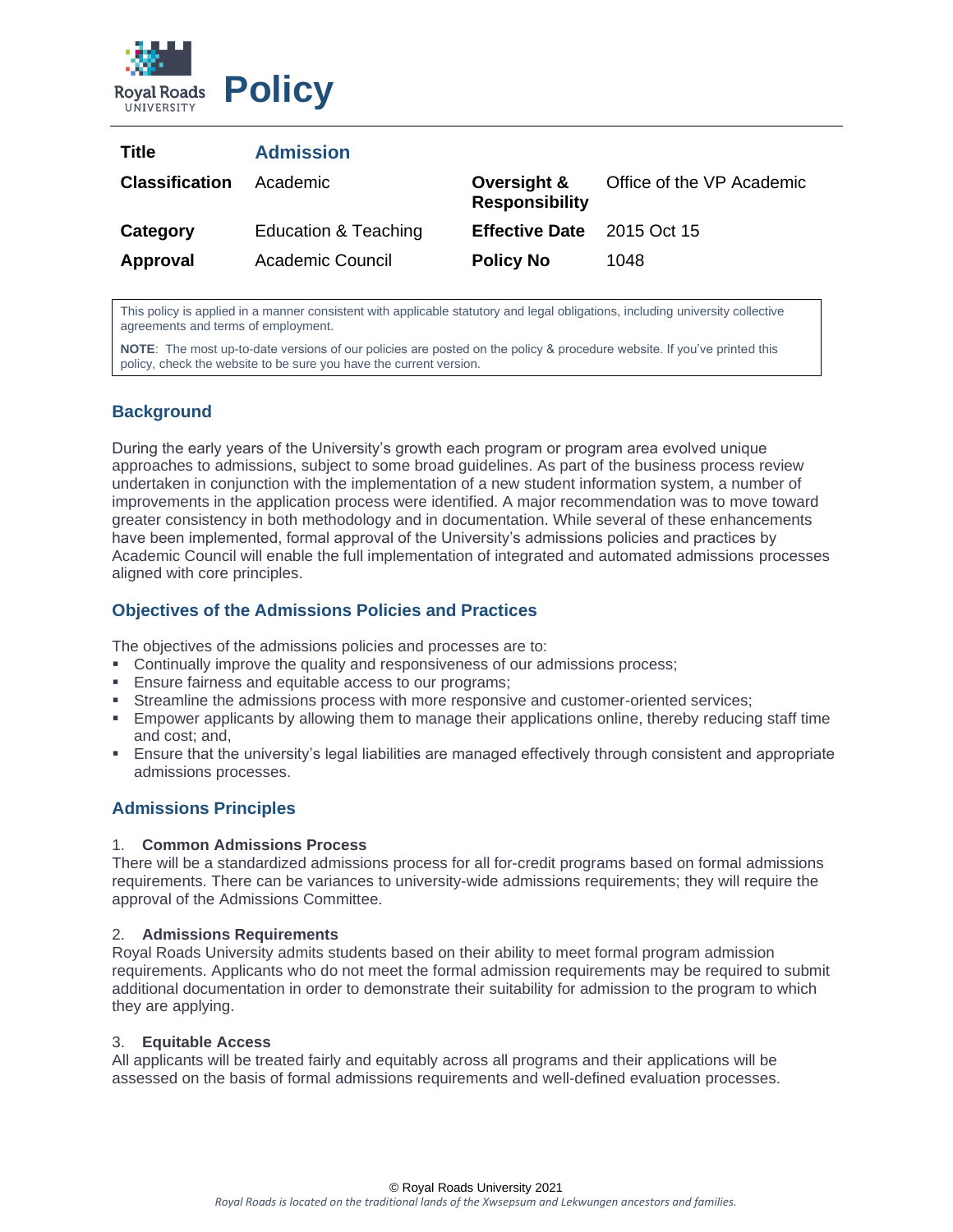## 4. **Advisory Services**

To help ensure suitability and success, information and advice regarding program selection will be available to all applicants.

## **5. Categories of Admission**

Applications will be processed according to whether an applicant:

- a) meets all formal admissions requirements including academic qualification criteria (Regular or Standard Admission)
- b) meets all formal admissions requirements except academic qualification criteria (Flexible Admission)
- c) has a complex learning history and for whom documenting their learning is either difficult or complex (Special Admission, which requires approval of the dean)

#### 6. **Flexible Admission**

The University may acknowledge prior learning attained through informal learning.

## 7. **Standardized Adjudication**

To ensure consistency and fairness, standardized evaluation practices will be used to assess applicants' qualifications.

Undergraduate level applicants will be adjudicated for Standard Admission by an admissions advisor (or approved designate). In the case of Flexible Admission, applications will be reviewed by each of: an admissions advisor, a faculty member, and a qualified member of the Flexible Assessment Committee.

Graduate level applications will be screened for Standard Admission by an admissions advisor (or an approved designate) and then forwarded to at least one appropriate faculty member (or approved designate),who will make an admissions recommendation. In the case of Flexible Admission, applications will be reviewed by each of: two faculty members and a member of the Flexible Assessment Committee.

Adjudicators will be named by the dean in consultation with the academic area.

#### 8. **Application Verification**

Applicants are responsible for ensuring the accuracy and relevancy of all information submitted in support of their application, including any documents prepared by an educational agent on their behalf.

Royal Roads University reserves the right to request and/or confirm any information necessary to support an application for admission. The submission of false statements and/or documents, or the failure to disclose relevant information, will result in the immediate and permanent cancellation of admission and/or registration to Royal Roads University without refund.

## 9. **Admissions Decisions**

Admissions decisions fall into one of the following three categories:

- a) Unconditional Acceptance applicants who meet the admissions requirements to the program of study to which they applied may be offered unconditional admission.
- b) Conditional Acceptance applicants who do not meet all of the admissions requirements to the program of study to which they applied may be offered acceptance subject to meeting specified conditions prior to the start of the program. Conditions must be cleared a minimum of 5 business days prior to the program start date or the applicant will automatically have their registration deferred.
- c) Not Accepted applicants who do not meet the admissions requirements for the program to which they have applied, have submitted false statements and/or documents, or failed to disclose relevant information will have their applications for admission rejected (or denied).